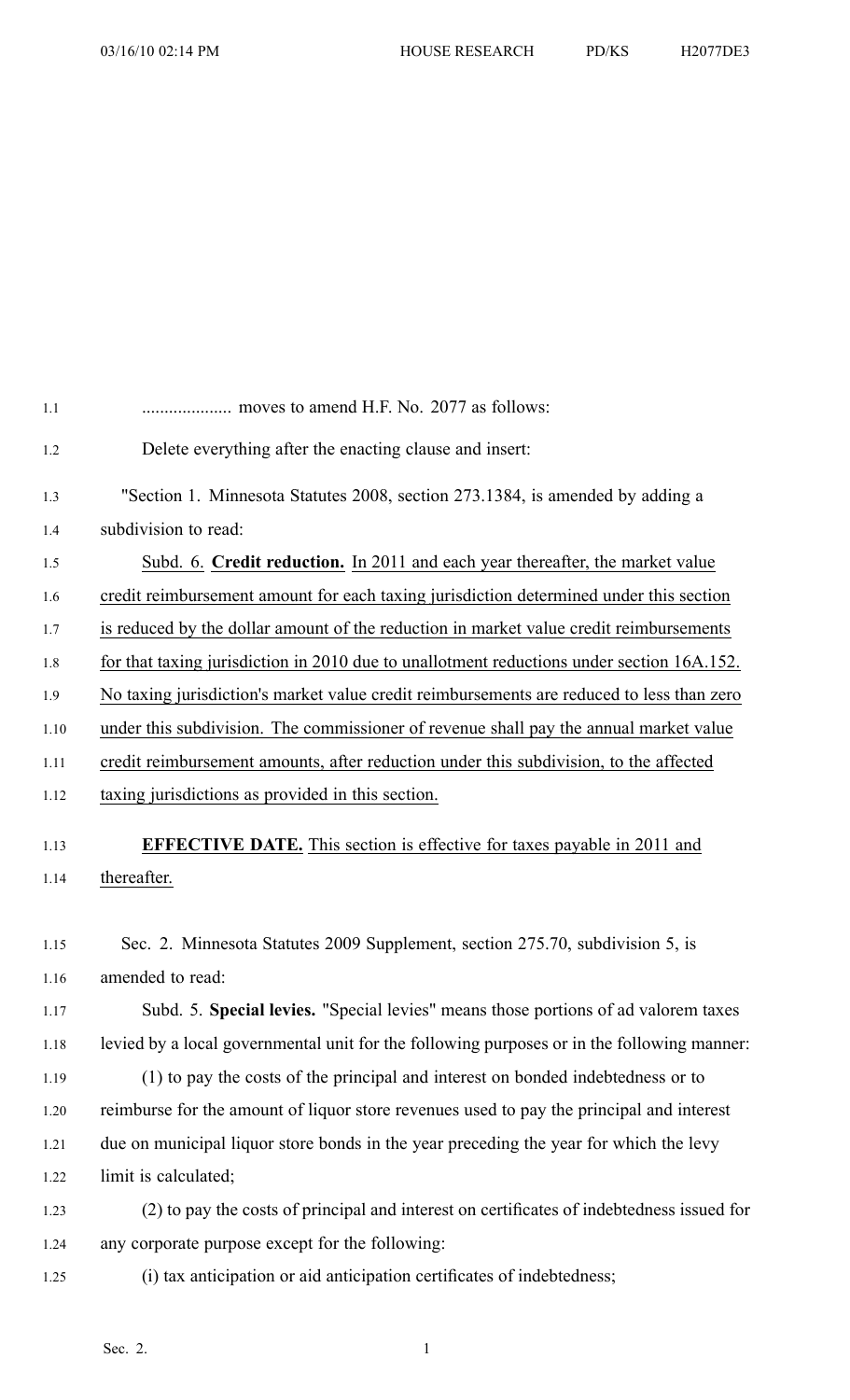2.1 (ii) certificates of indebtedness issued under sections 298.28 and 298.282;

2.2 (iii) certificates of indebtedness used to fund current expenses or to pay the costs of 2.3 extraordinary expenditures that result from <sup>a</sup> public emergency; or

- 2.4 (iv) certificates of indebtedness used to fund an insufficiency in tax receipts or 2.5 an insufficiency in other revenue sources;
- 2.6 (3) to provide for the bonded indebtedness portion of payments made to another 2.7 political subdivision of the state of Minnesota;

2.8 (4) to fund payments made to the Minnesota State Armory Building Commission 2.9 under section 193.145, subdivision 2, to retire the principal and interest on armory 2.10 construction bonds;

2.11 (5) property taxes approved by voters which are levied against the referendum 2.12 market value as provided under section 275.61;

2.13 (6) to fund matching requirements needed to qualify for federal or state grants or 2.14 programs to the extent that either (i) the matching requirement exceeds the matching 2.15 requirement in calendar year 2001, or (ii) it is <sup>a</sup> new matching requirement that did not 2.16 exist prior to 2002;

- 2.17 (7) to pay the expenses reasonably and necessarily incurred in preparing for or 2.18 repairing the effects of natural disaster including the occurrence or threat of widespread 2.19 or severe damage, injury, or loss of life or property resulting from natural causes, in 2.20 accordance with standards formulated by the Emergency Services Division of the state 2.21 Department of Public Safety, as allowed by the commissioner of revenue under section 2.22 275.74, subdivision 2;
- 2.23 (8) pay amounts required to correct an error in the levy certified to the county 2.24 auditor by <sup>a</sup> city or county in <sup>a</sup> levy year, but only to the extent that when added to the 2.25 preceding year's levy it is not in excess of an applicable statutory, special law or charter 2.26 limitation, or the limitation imposed on the governmental subdivision by sections 275.70 2.27 to 275.74 in the preceding levy year;
- 

2.28 (9) to pay an abatement under section 469.1815;

2.29 (10) to pay any costs attributable to increases in the employer contribution rates 2.30 under chapter 353, or locally administered pension plans, that are effective after June 2.31 30, 2001;

2.32 (11) to pay the operating or maintenance costs of <sup>a</sup> county jail as authorized in 2.33 section 641.01 or 641.262, or of <sup>a</sup> correctional facility as defined in section 241.021, 2.34 subdivision 1, paragraph (f), to the extent that the county can demonstrate to the 2.35 commissioner of revenue that the amount has been included in the county budget as 2.36 <sup>a</sup> direct result of <sup>a</sup> rule, minimum requirement, minimum standard, or directive of the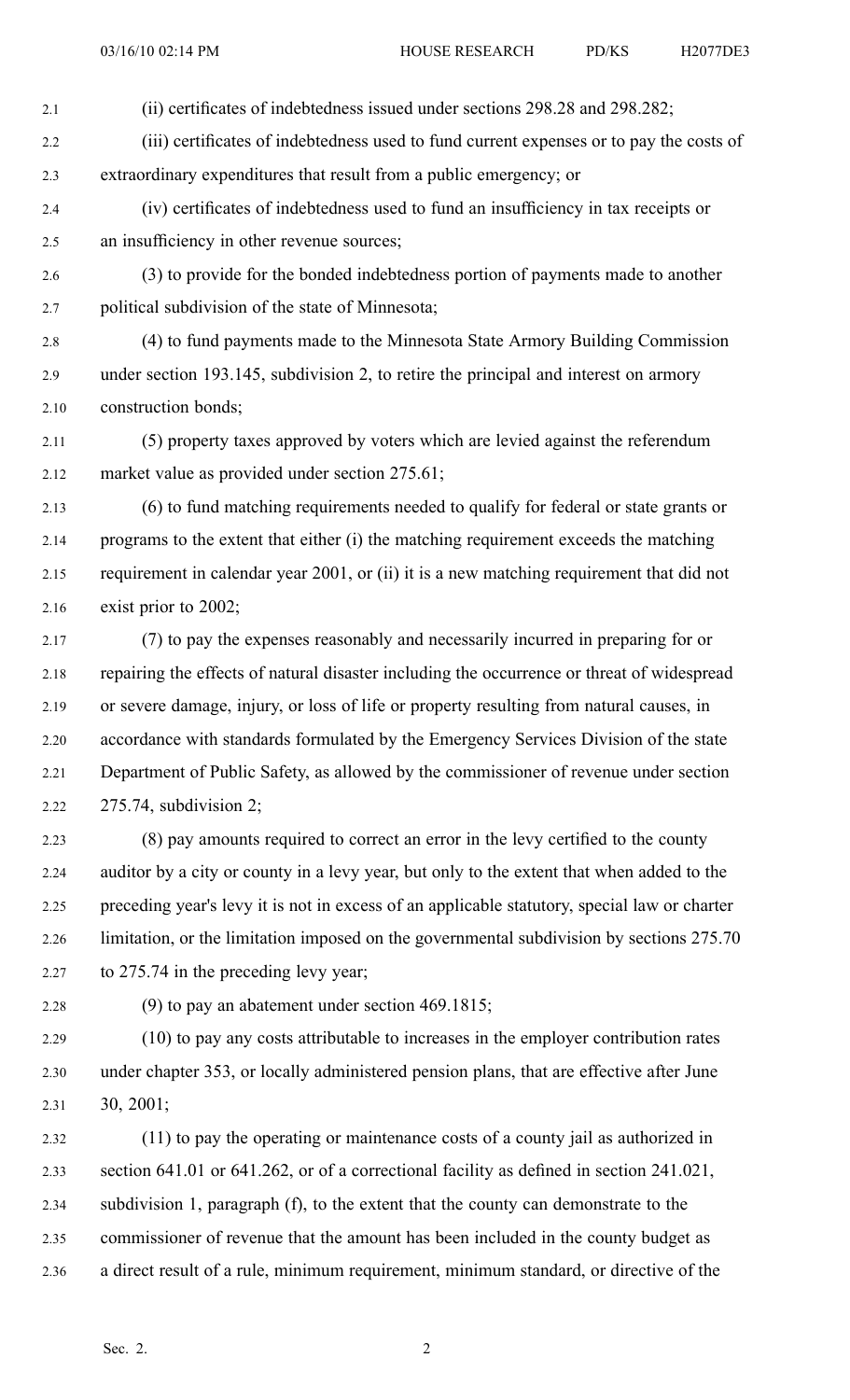3.1 Department of Corrections, or to pay the operating or maintenance costs of <sup>a</sup> regional jail 3.2 as authorized in section 641.262. For purposes of this clause, <sup>a</sup> district court order is 3.3 not <sup>a</sup> rule, minimum requirement, minimum standard, or directive of the Department of 3.4 Corrections. If the county utilizes this special levy, excep<sup>t</sup> to pay operating or maintenance 3.5 costs of <sup>a</sup> new regional jail facility under sections 641.262 to 641.264 which will not 3.6 replace an existing jail facility, any amount levied by the county in the previous levy year 3.7 for the purposes specified under this clause and included in the county's previous year's 3.8 levy limitation computed under section 275.71, shall be deducted from the levy limit 3.9 base under section 275.71, subdivision 2, when determining the county's current year 3.10 levy limitation. The county shall provide the necessary information to the commissioner 3.11 of revenue for making this determination;

3.12 (12) to pay for operation of <sup>a</sup> lake improvement district, as authorized under section 3.13 103B.555. If the county utilizes this special levy, any amount levied by the county in the 3.14 previous levy year for the purposes specified under this clause and included in the county's 3.15 previous year's levy limitation computed under section 275.71 shall be deducted from 3.16 the levy limit base under section 275.71, subdivision 2, when determining the county's 3.17 current year levy limitation. The county shall provide the necessary information to the 3.18 commissioner of revenue for making this determination;

3.19 (13) to repay <sup>a</sup> state or federal loan used to fund the direct or indirect required 3.20 spending by the local governmen<sup>t</sup> due to <sup>a</sup> state or federal transportation project or other 3.21 state or federal capital project. This authority may only be used if the project is not <sup>a</sup> 3.22 local governmen<sup>t</sup> initiative;

3.23 (14) to pay for court administration costs as required under section 273.1398, 3.24 subdivision 4b, less the (i) county's share of transferred fines and fees collected by the 3.25 district courts in the county for calendar year 2001 and (ii) the aid amount certified to be 3.26 paid to the county in 2004 under section 273.1398, subdivision 4c; however, for taxes 3.27 levied to pay for these costs in the year in which the court financing is transferred to the 3.28 state, the amount under this clause is limited to the amount of aid the county is certified to 3.29 receive under section 273.1398, subdivision 4a;

3.30 (15) to fund <sup>a</sup> police or firefighters relief association as required under section 69.77 3.31 to the extent that the required amount exceeds the amount levied for this purpose in 2001;

3.32 (16) for purposes of <sup>a</sup> storm sewer improvement district under section 444.20;

3.33 (17) to pay for the maintenance and suppor<sup>t</sup> of <sup>a</sup> city or county society for the 3.34 prevention of cruelty to animals under section 343.11, but not to exceed in any year 3.35 \$4,800 or the sum of \$1 per capita based on the county's or city's population as of the most 3.36 recent federal census, whichever is greater. If the city or county uses this special levy, any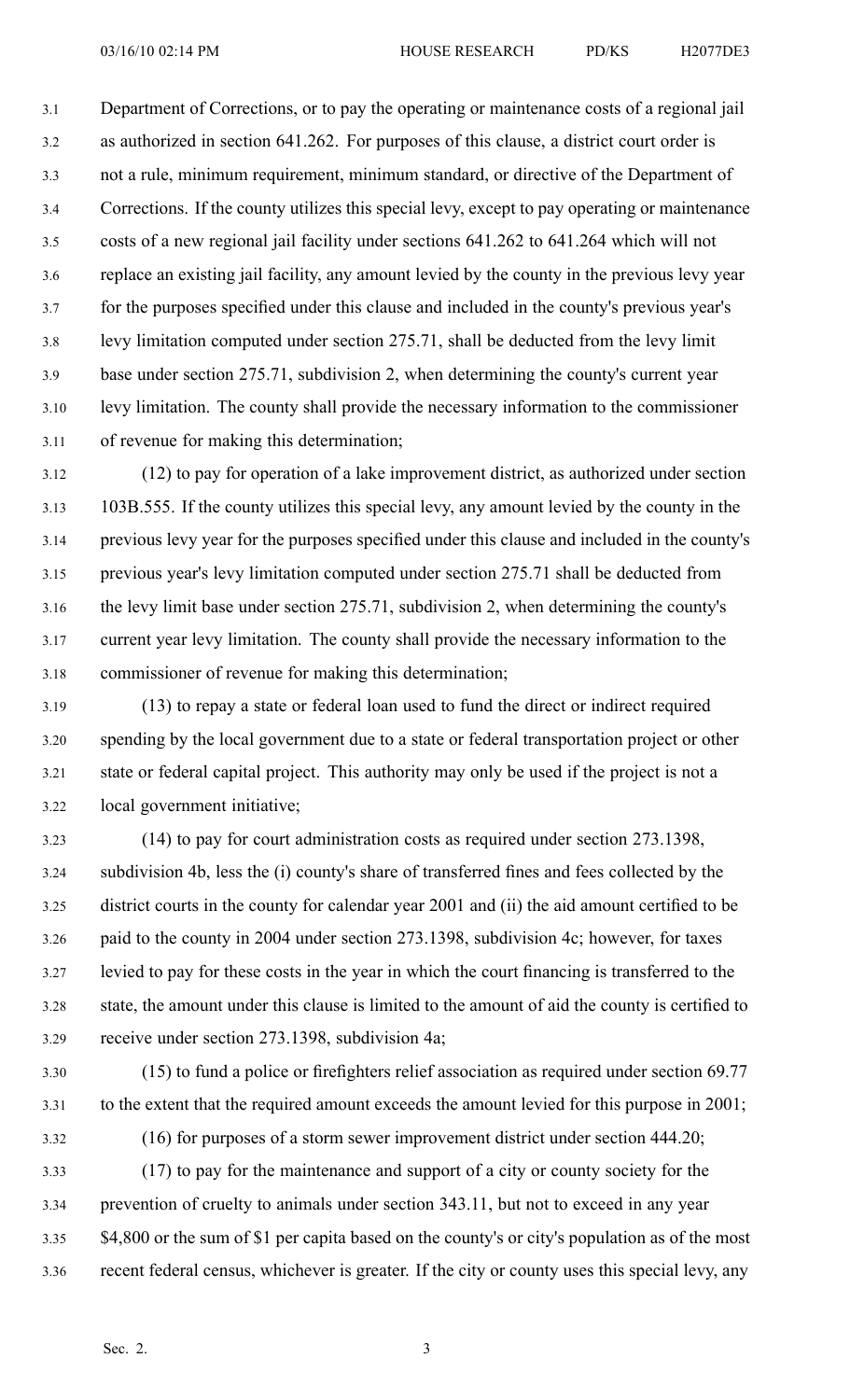- 4.1 amount levied by the city or county in the previous levy year for the purposes specified 4.2 in this clause and included in the city's or county's previous year's levy limit computed 4.3 under section 275.71, must be deducted from the levy limit base under section 275.71, 4.4 subdivision 2, in determining the city's or county's current year levy limit;
- 4.5 (18) for counties, to pay for the increase in their share of health and human service 4.6 costs caused by reductions in federal health and human services grants effective after 4.7 September 30, 2007;

4.8 (19) for <sup>a</sup> city, for the costs reasonably and necessarily incurred for securing, 4.9 maintaining, or demolishing foreclosed or abandoned residential properties, as allowed by 4.10 the commissioner of revenue under section 275.74, subdivision 2. A city must have either 4.11 (i) <sup>a</sup> foreclosure rate of at least 1.4 percen<sup>t</sup> in 2007, or (ii) <sup>a</sup> foreclosure rate in 2007 in 4.12 the city or in <sup>a</sup> zip code area of the city that is at least 50 percen<sup>t</sup> higher than the average 4.13 foreclosure rate in the metropolitan area, as defined in section 473.121, subdivision 2, 4.14 to use this special levy. For purposes of this paragraph, "foreclosure rate" means the 4.15 number of foreclosures, as indicated by sheriff sales records, divided by the number of 4.16 households in the city in 2007;

- 4.17 (20) for <sup>a</sup> city, for the unreimbursed costs of redeployed traffic-control agents and 4.18 lost traffic citation revenue due to the collapse of the Interstate 35W bridge, as certified 4.19 to the Federal Highway Administration;
- 4.20 (21) to pay costs attributable to wages and benefits for sheriff, police, and fire 4.21 personnel. If <sup>a</sup> local governmental unit did not use this special levy in the previous year its 4.22 levy limit base under section 275.71 shall be reduced by the amount equal to the amount it 4.23 levied for the purposes specified in this clause in the previous year;
- 4.24 (22) an amount equal to any reductions in the certified aids or credits payable 4.25 under sections 477A.011 to 477A.014, and section 273.1384, due to unallotment under 4.26 section 16A.152 or reductions under another provision of law. The amount of the levy 4.27 allowed under this clause is equal to the amount unallotted or reduced in the calendar year 4.28 in which the tax is levied unless the unallotment or reduction amount is not known by 4.29 September 1 of the levy year, and the local governmen<sup>t</sup> has not adjusted its levy under 4.30 section 275.065, subdivision 6, or 275.07, subdivision 6, in which case the unallotment 4.31 or reduction amount may be levied in the following year;
- 4.32 (23) to pay for the difference between one-half of the costs of confining sex offenders 4.33 undergoing the civil commitment process and any state payments for this purpose pursuan<sup>t</sup> 4.34 to section 253B.185, subdivision 5;
- 4.35 (24) for <sup>a</sup> county to pay the costs of the first year of maintaining and operating <sup>a</sup> new 4.36 facility or new expansion, either of which contains courts, corrections, dispatch, criminal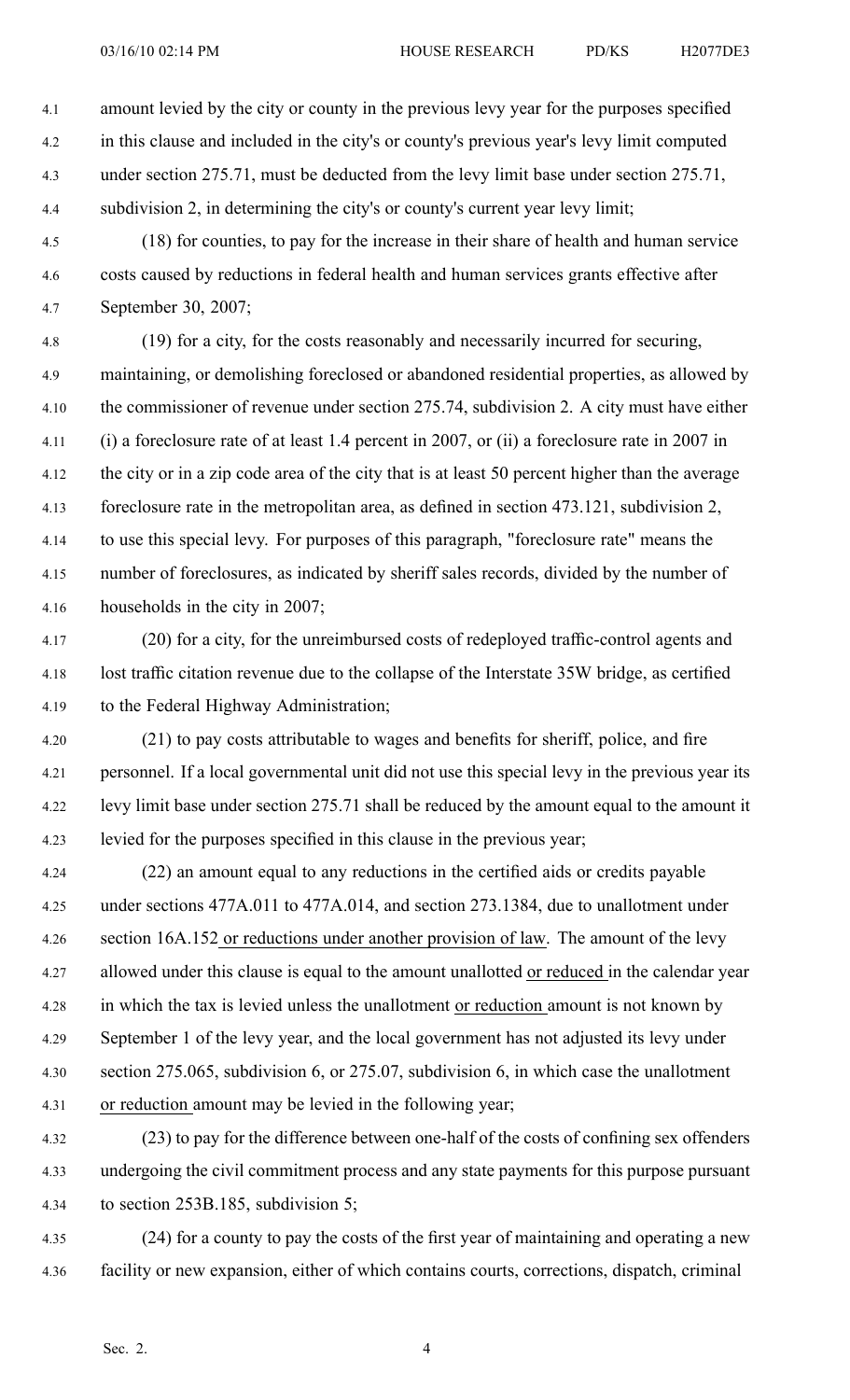5.1 investigation labs, or other public safety facilities and for which all or <sup>a</sup> portion of the

5.2 funding for the site acquisition, building design, site preparation, construction, and related

- 5.3 equipment was issued or authorized prior to the imposition of levy limits in 2008. The
- 5.4 levy limit base shall then be increased by an amount equal to the new facility's first full
- 5.5 year's operating costs as described in this clause; and
- 5.6 (25) for the estimated amount of reduction to eredits market value credit 5.7 reimbursements under section 273.1384 for credits payable in the year in which the levy is 5.8 payable.

## 5.9 **EFFECTIVE DATE.** This section is effective for taxes payable in 2011 and 5.10 thereafter.

- 5.11 Sec. 3. Minnesota Statutes 2008, section 477A.013, subdivision 9, is amended to read: 5.12 Subd. 9. **City aid distribution.** (a) In calendar year 2009 and thereafter, each 5.13 city shall receive an aid distribution equal to the sum of (1) the city formula aid under 5.14 subdivision 8, and (2) its city aid base.
- 5.15 (b) For aids payable in  $\frac{2009}{2010}$  only, the total aid for any city shall not exceed the 5.16 sum of  $(1)$  35 percent of the city's net levy for the year prior to the aid distribution, plus  $(2)$ 5.17 its total aid in the previous year mean the amount of aid it was certified to receive for aids 5.18 payable in 2010 under this section minus the amount of its aid reduction under section 5.19 477A.0133. For aids payable in 2011 and thereafter, the total aid for any city means the 5.20 amount of aid it was certified to receive under this section in the previous payable year.
- 5.21 (c) For aids payable in 2010 and thereafter, the total aid for any city shall not exceed 5.22 the sum of (1) ten percen<sup>t</sup> of the city's net levy for the year prior to the aid distribution 5.23 plus (2) its total aid in the previous year. For aids payable in 2009 and thereafter, the total 5.24 aid for any city with <sup>a</sup> population of 2,500 or more may not be less than its total aid under 5.25 this section in the previous year minus the lesser of \$10 multiplied by its population, or ten 5.26 percen<sup>t</sup> of its net levy in the year prior to the aid distribution.
- 5.27 (d) For aids payable in 2010 and thereafter, the total aid for <sup>a</sup> city with <sup>a</sup> population 5.28 less than 2,500 must not be less than the amount it was certified to receive in the 5.29 previous year minus the lesser of \$10 multiplied by its population, or five percen<sup>t</sup> of its 5.30 2003 certified aid amount. For aids payable in 2009 only, the total aid for <sup>a</sup> city with <sup>a</sup> 5.31 population less than 2,500 must not be less than what it received under this section in the 5.32 previous year unless its total aid in calendar year 2008 was aid under section 477A.011, 5.33 subdivision 36, paragraph (s), in which case its minimum aid is zero.
- 5.34 (e) A city's aid loss under this section may not exceed \$300,000 in any year in 5.35 which the total city aid appropriation under section 477A.03, subdivision 2a, is equal or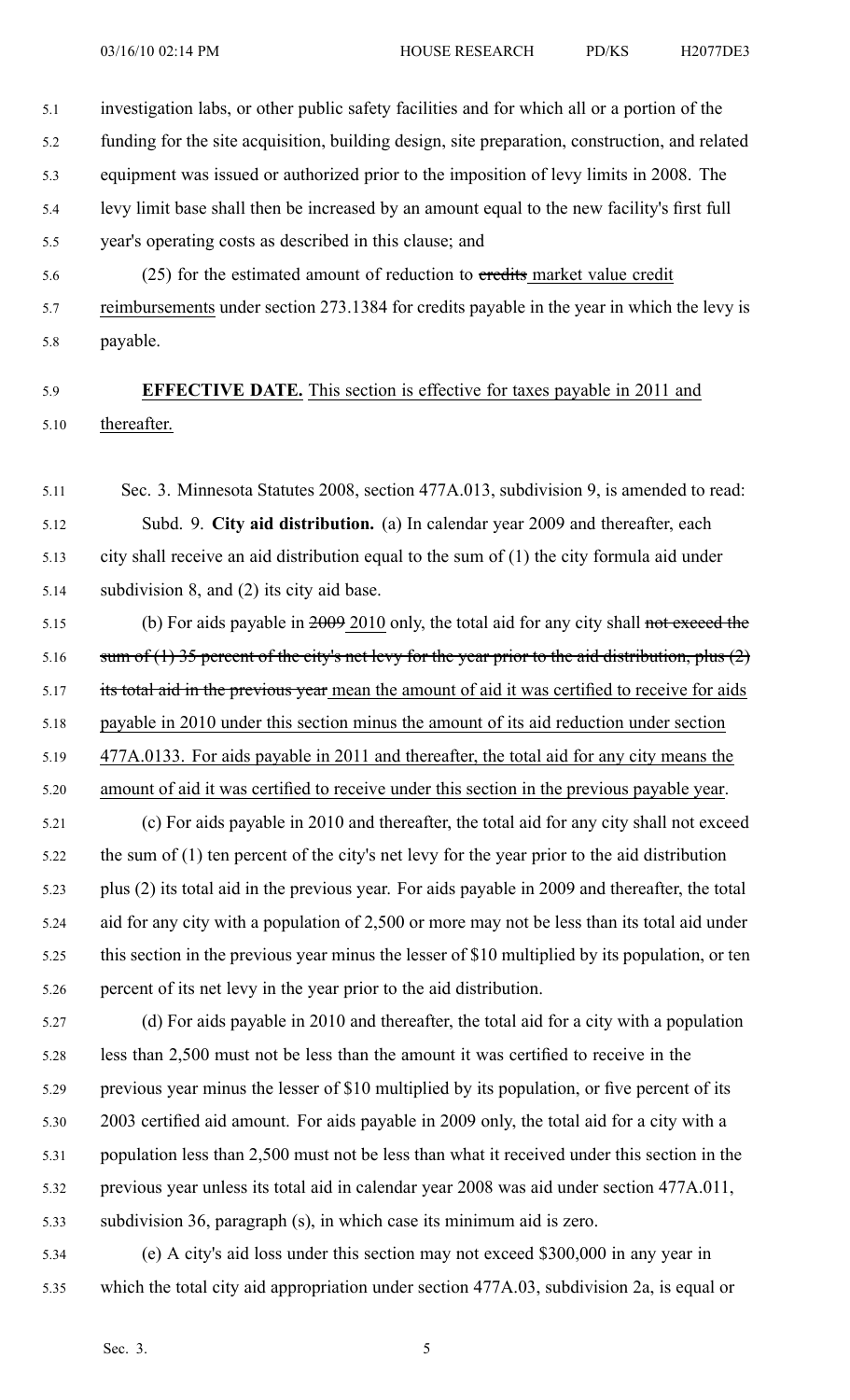6.1 greater than the appropriation under that subdivision in the previous year, unless the 6.2 city has an adjustment in its city net tax capacity under the process described in section 6.3 469.174, subdivision 28.

6.4 (f) If <sup>a</sup> city's net tax capacity used in calculating aid under this section has decreased 6.5 in any year by more than 25 percen<sup>t</sup> from its net tax capacity in the previous year due to 6.6 property becoming tax-exempt Indian land, the city's maximum allowed aid increase 6.7 under paragraph (c) shall be increased by an amount equal to (1) the city's tax rate in the 6.8 year of the aid calculation, multiplied by (2) the amount of its net tax capacity decrease 6.9 resulting from the property becoming tax exempt.

## 6.10 **EFFECTIVE DATE.** This section is effective for aids payable in calendar year 6.11 2011 and thereafter.

6.12 Sec. 4. **[477A.0133] ADDITIONAL 2010 AID AND CREDIT REDUCTIONS.**

6.13 Subdivision 1. **Definitions.** (a) For the purposes of this section, the following terms 6.14 have the meanings given them in this subdivision.

6.15 (b) The "2010 revenue base" for <sup>a</sup> county is the sum of the county's certified property 6.16 tax levy for taxes payable in 2010, plus the amount of county program aid under section 6.17 477A.0124 that the county was certified to receive in 2010, plus the amount of taconite 6.18 aids under sections 298.28 and 298.282 that the county was certified to receive in 2010 6.19 including any amounts required to be placed in <sup>a</sup> special fund for distribution in <sup>a</sup> later year. 6.20 (c) The "2010 revenue base" for <sup>a</sup> statutory or home rule charter city is the sum of 6.21 the city's certified property tax levy for taxes payable in 2010, plus the amount of local 6.22 governmen<sup>t</sup> aid under section 477A.013, subdivision 9, that the city was certified to 6.23 receive in 2010, plus the amount of taconite aids under sections 298.28 and 298.282 that 6.24 the city was certified to receive in 2010 including any amounts required to be placed in <sup>a</sup> 6.25 special fund for distribution in <sup>a</sup> later year. 6.26 Subd. 2. **2010 reductions; counties, and cities.** The commissioner of revenue 6.27 must compute additional 2010 aid and credit reimbursement reduction amounts for each 6.28 county and city under this section, after implementing any reduction of county program 6.29 aid under section 477A.0124, local governmen<sup>t</sup> aid under section 477A.013, or market 6.30 value credit reimbursements under section 273.1384, to reflect the reduction of allotments 6.31 under section 16A.152. 6.32 The additional reduction amounts under this section are limited to the sum of the 6.33 amount of county program aid under section 477A.0124, local governmen<sup>t</sup> aid under

6.34 section 477A.013, and market value credit reimbursements under section 273.1384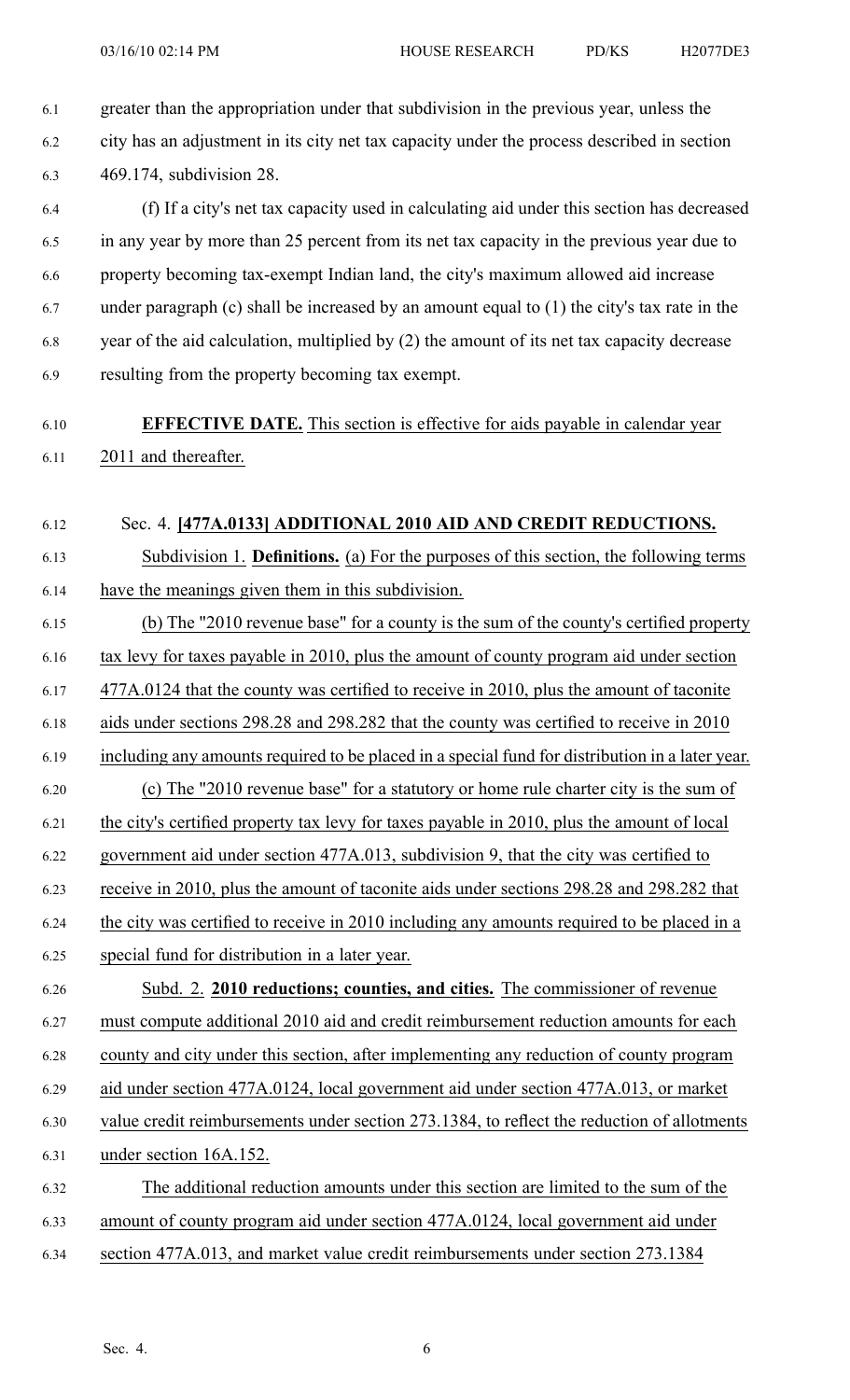| 7.1  | payable to the county or city in 2010 before the reductions in this section, but after the    |
|------|-----------------------------------------------------------------------------------------------|
| 7.2  | reductions for unallotments.                                                                  |
| 7.3  | The reduction amount under this section is applied first to reduce the amount                 |
| 7.4  | payable to the county or city in 2010 as market value credit reimbursements under section     |
| 7.5  | 273.1384, and then if necessary, to reduce the amount payable as either county program        |
| 7.6  | aid under section 477A.0124 in the case of a county, or local government aid under section    |
| 7.7  | $477A.013$ in the case of a city.                                                             |
| 7.8  | No aid or reimbursement amount is reduced to less than zero under this section.               |
| 7.9  | The additional 2010 aid reduction amount for a county is equal to 1.82767 percent             |
| 7.10 | of the county's 2010 revenue base. The additional 2010 aid reduction amount for a city        |
| 7.11 | is equal to the lesser of (1) 3.4075 percent of the city's 2010 revenue base or (2) $$28$     |
| 7.12 | multiplied by the city's 2008 population.                                                     |
| 7.13 | <b>EFFECTIVE DATE.</b> This section is effective the day following final enactment.           |
| 7.14 | Sec. 5. Minnesota Statutes 2008, section 477A.03, subdivision 2a, is amended to read:         |
| 7.15 | Subd. 2a. Cities. For aids payable in $2009$ 2011 and thereafter, the total aid               |
| 7.16 | paid under section 477A.013, subdivision 9, is \$526,148,487, subject to adjustment in        |
| 7.17 | subdivision $5$ \$520,725,315.                                                                |
| 7.18 | <b>EFFECTIVE DATE.</b> This section is effective for aids payable in 2011 and                 |
| 7.19 | thereafter.                                                                                   |
| 7.20 | Sec. 6. Minnesota Statutes 2008, section 477A.03, subdivision 2b, is amended to read:         |
| 7.21 | Subd. 2b. Counties. (a) For aids payable in $\frac{2009}{2011}$ and thereafter, the total aid |
| 7.22 | payable under section 477A.0124, subdivision 3, is $$111,500,000$ minus one-half of the       |
| 7.23 | total aid amount determined under section 477A.0124, subdivision 5, paragraph (b),            |
| 7.24 | subject to adjustment in subdivision 5 \$99,572,700. Each calendar year, \$500,000 shall be   |
| 7.25 | retained by the commissioner of revenue to make reimbursements to the commissioner of         |
| 7.26 | management and budget for payments made under section 611.27. For calendar year 2004,         |
| 7.27 | the amount shall be in addition to the payments authorized under section 477A.0124,           |
| 7.28 | subdivision 1. For calendar year 2005 and subsequent years, the amount shall be deducted      |
| 7.29 | from the appropriation under this paragraph. The reimbursements shall be to defray the        |
| 7.30 | additional costs associated with court-ordered counsel under section 611.27. Any retained     |
| 7.31 | amounts not used for reimbursement in a year shall be included in the next distribution       |
| 7.32 | of county need aid that is certified to the county auditors for the purpose of property tax   |
| 7.33 | reduction for the next taxes payable year.                                                    |